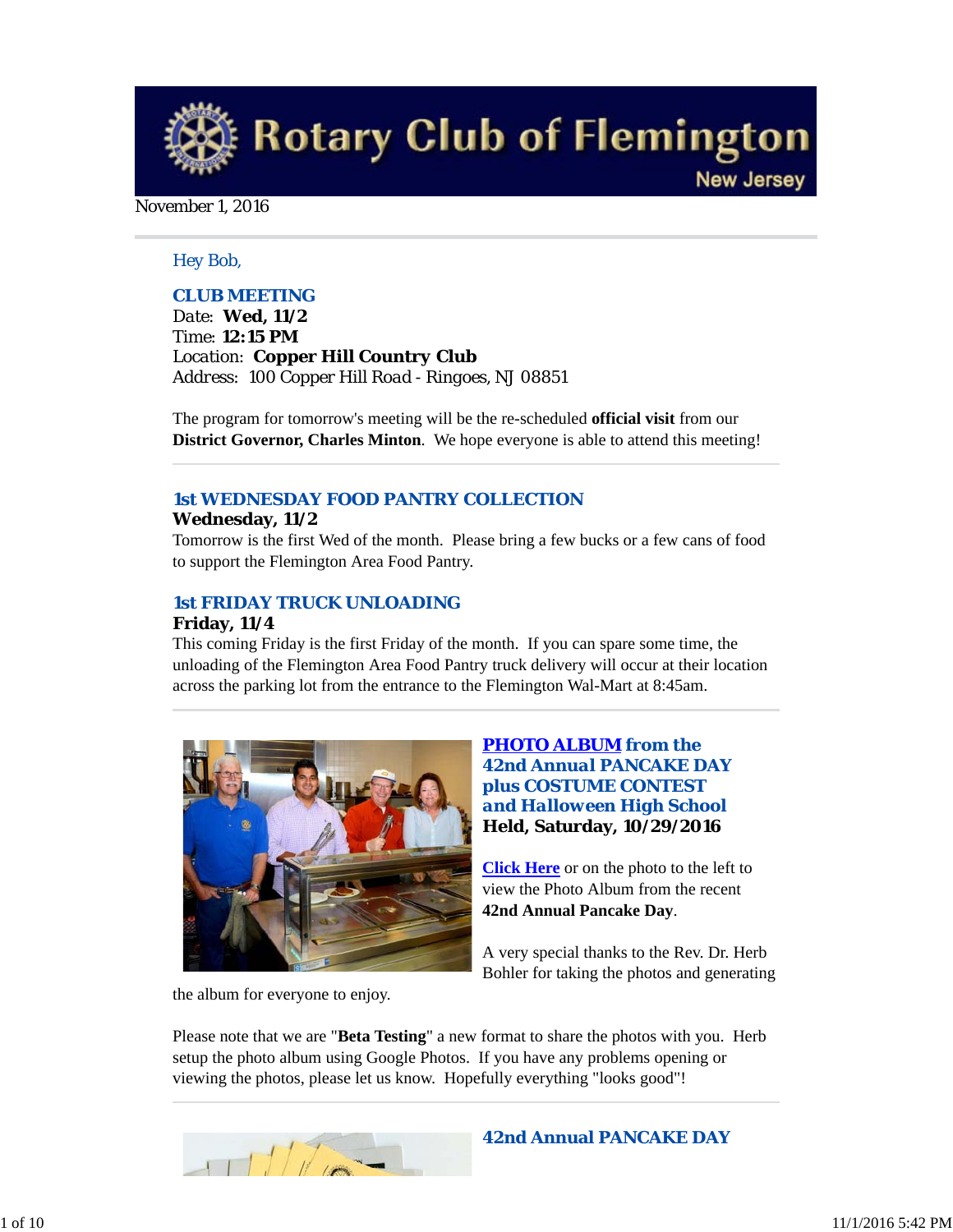

# **plus COSTUME CONTEST**  *and Halloween High School* Date: **Held Sat, October 29, 2016** Time: **7am** to **12noon** Hunterdon Central Regional H.S. 29 Junction Road - Flemington, NJ

A very special thanks to **Lynn Hyman** for running this year's Pancake Day event!

Lynn asks that members please turn in their ticket monies as soon you are able. She is also working on a full event follow-up report to share with everyone in the near future. Thanks to everyone that bought or sold tickets to support the event!



Thanks to the **Hunterdon Healthcare System** for being our **Primary Event Sponsor** of the 42 Annual Pancake Day!!!

# *10th Annual Bucks County ANCESTRY FAIR*

**Saturday November 12, 2016** 9:00 a.m. to 4:00 p.m. **Bucks County Community College** Upper Bucks Campus, 1 Hillendale Road, Perkasie, PA 18944

Hosted by the Bucks County Genealogical Society, Featuring:

- \* Exhibitors of Genealogical and Historical Organizations and Societies
- \* Vendors of Genealogical Products and Services

\* Three Tracks of Programs to help start or enhance your family history research locally and across the pond by expert lecturers in their fields, including Key Note Speaker The Legal Genealogist Judy G. Russell

- \* Raffle tickets towards many wonderful and valuable door prizes.
- \* All inclusive admission for just \$25 with ample free parking
- \* \$5 boxed lunches available by preorder only

Visit **www.ancestryfair.org** for complete information, and to purchase an admission ticket. Contact **publicity@bucksgen.org** with any questions, or to publicize your own organization in our program.

# *Thank You Letter to Flemington Rotary regarding the St. Baldrick's Event* **Held Sunday, September 25, 2016**

Dear St. Baldrick's Supporter,

It's incredible what a group of caring people can do when we put our heads together. I'm writing to thank you for the part you played in the success of our recent St. Baldrick's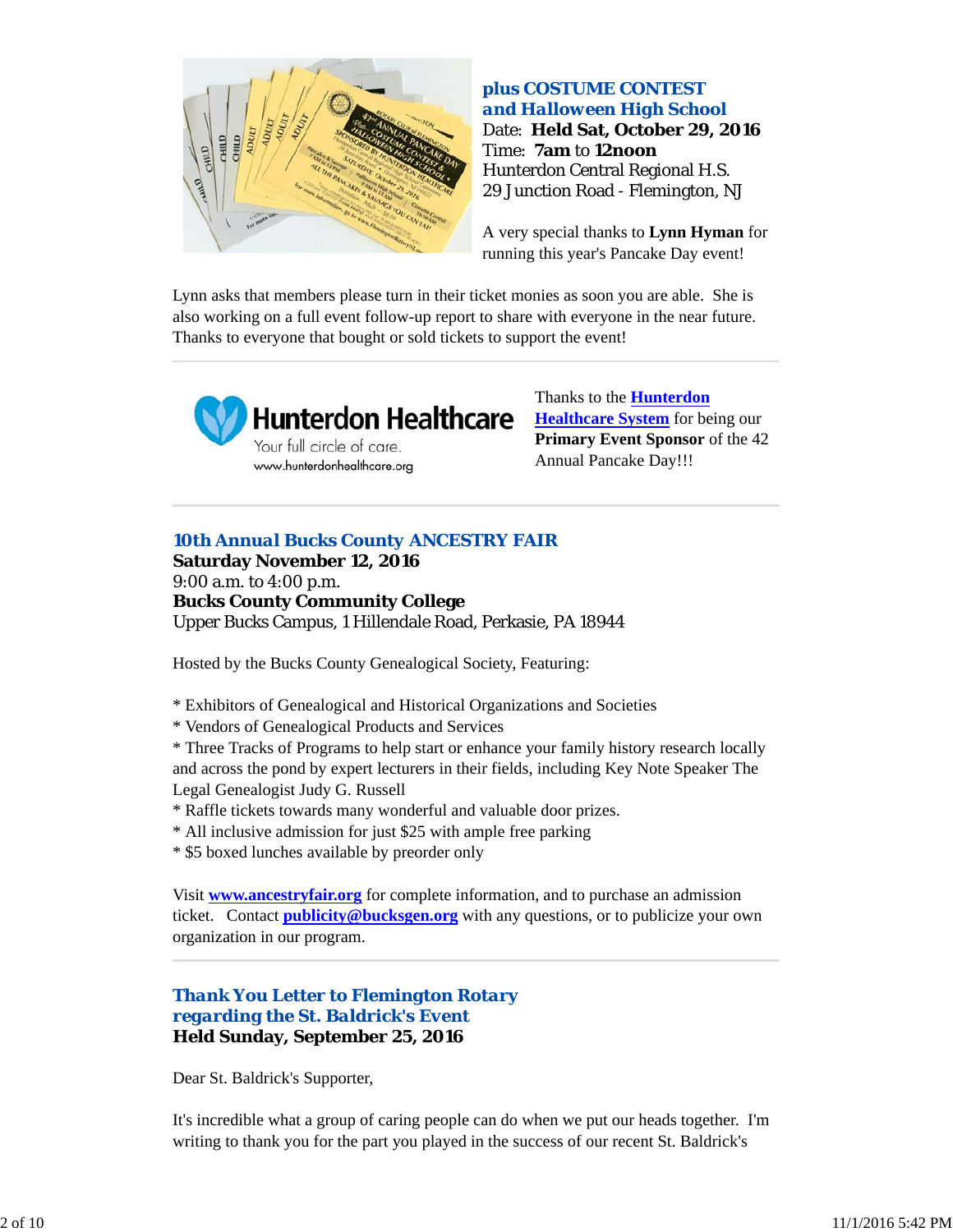event in Sergeantsville. On September 25th, we shaved over **80 heads**, hosted an incredibly successful auction and ended the day contributing more than **\$54,000** to finding cures for childhood cancers!!! With their bald heads, our shavees are standing in solidarity with infants, children, teens and young adults fighting cancer. More importantly, the funds we raised will truly help save lives.

I know that every dollar we raised will be used responsibly. The St. Baldrick's Foundation is the largest private funder of childhood cancer research grants, awarding more than \$186 million to support the development of childhood cancer treatments that are as unique as each child. This is a volunteer-driven charity, which keeps fundraising costs low and grants high.

In four short years our local event has contributed more than \$200,000 to childhood cancer research through the St. Baldrick's Foundation and has fully funded two promising new research projects! I truly appreciate your continued generosity towards our St. Baldrick's event and your commitment to conquer kids' cancers.

To see how your donation is being put to work, visit www.StBaldricks.org and take a look at "see the impact." New grants are made in July and October, and are all listed on the website by location and purpose.

This was a fun way to do something very important, and we plan to do it again next year. If you'd like to be involved, it's never too early - please let me know!

Thank you for all you did to make the event such an overwhelming success, and ultimately to help save the lives of kids right here in our community and around the world!

Sincerely,

Linda Swackhamer St. Baldrick's Volunteer Event Organizer

## *Two (2) New Members To Be Inducted Shortly*

The Membership Committee completed the new member orientation for our two (2) newest members on Wed, 10/12/2016. Their official inductions will be scheduled for an upcoming meeting.

## *NEW MEMBER* **Johanna S. Ruberto**

The club has approved **Johanna Ruberto** for membership in the Rotary Club of Flemington. Johanna was proposed by Joe Ziegler. She will have the classification of "**High School Administration**". Johanna is the Superintendent for the Hunterdon Central Regional High School. She also resides here in Flemington, NJ.

-----

# *NEW MEMBER* **Allan Steven Vera**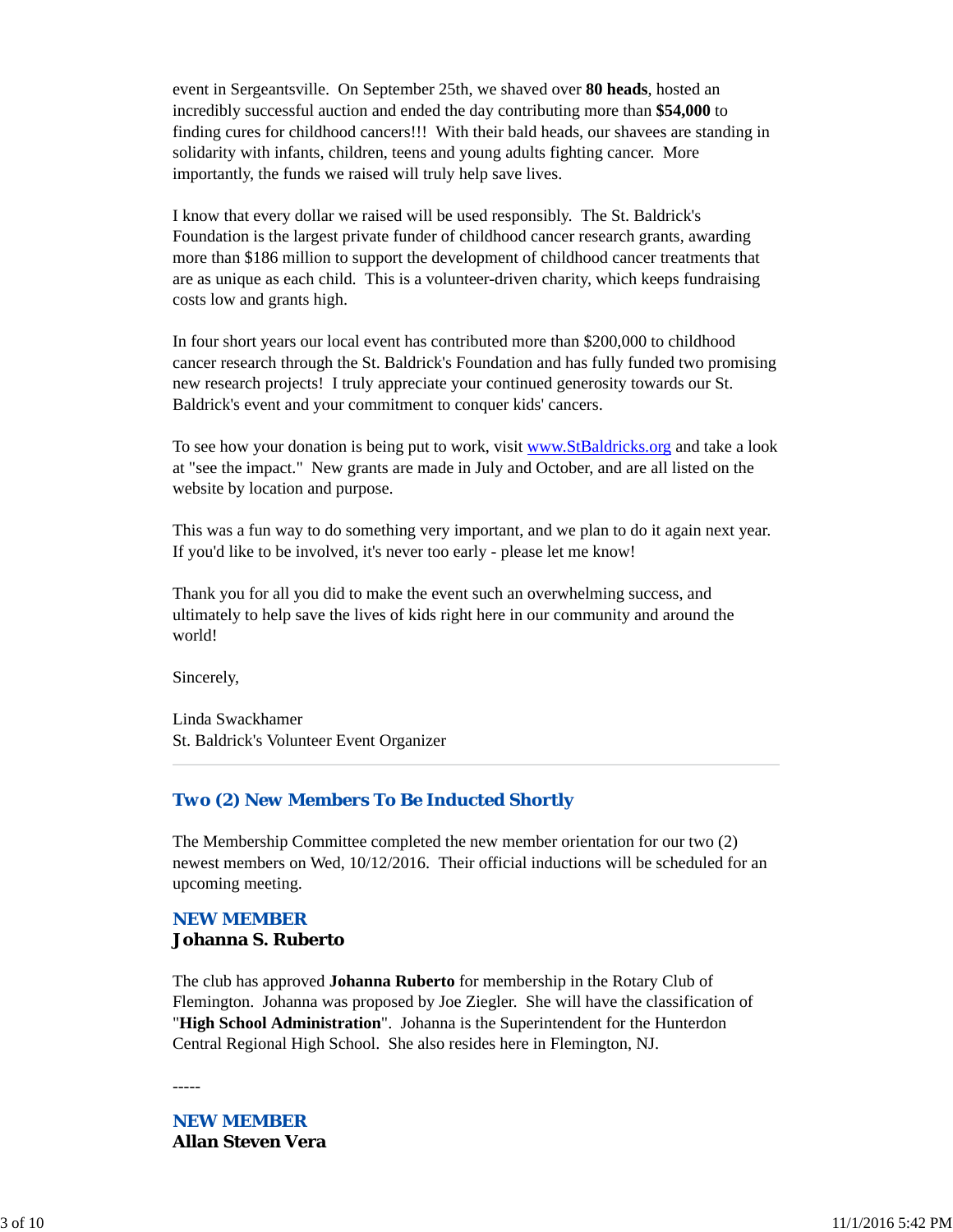The club has approved **Allan Steven Vera** for membership in the Rotary Club of Flemington. Allan was proposed by Joe Ziegler. He will have the classification of "**Investment Advisor**". Allan is a Financial Advisor with Taranto & Associates located on Route 31 in Lebanon, NJ. Allan and his family live in Clinton, NJ. He was born in Ecuador and moved to Bernardsville, NJ in 1992. He graduated from Rutgers University in 2006 and received a masters degree from College of Saint Elizabeth in 2008. He was a soccer coach for 15 years and a teacher for 5 years in NJ. He taught 5th grade as well as kindergarten. He is a former member of the Rotary Club of Bernardsville, NJ.



## *The Flemington Rotary MEMBER DIRECTORY Is Updated on the Website*

A PDF copy of the Club Directory kept on the club website, located on the password protected "**Members Only**" page. To access this, simply goto **www.FlemingtonRotaryNJ.org** and click on "Members

Only" in the upper left. The page is password protected. If you do not have the password, simply email us and request it.

If you see any updates that need to be made (a change of address, email, phone number, something is not listed correctly, etc.), please email Sandy Clark and request any changes to be made. **Click Here** to generate an email to Sandy.



# *SPEAKERS & PROGRAMS BEING SOUGHT*

Mick Schaible is looking for some ideas for upcoming meeting programs and speakers. If you have any leads, please pass them onto Mick, who will follow-up to schedule the speaker.

**Click here** to generate an email directly to Mick.



As you know, the Rotary Club of Flemington is a member of the H.C. Chamber of Commerce. This enables all Rotarians the ability to attend a Chamber function as a "member". If someone asks you what your business is, you would explain that you are a member representing the Rotary Club of Flemington. **Click Here** to visit the Chamber website for a listing of upcoming events.



*Jersey Talk Radio - Internet Radio "THE ROTARY HOUR"* **Tuesdays** from **5pm to 6pm**

PDG Megan Jones-Holt is the host of "The Rotary Hour" on the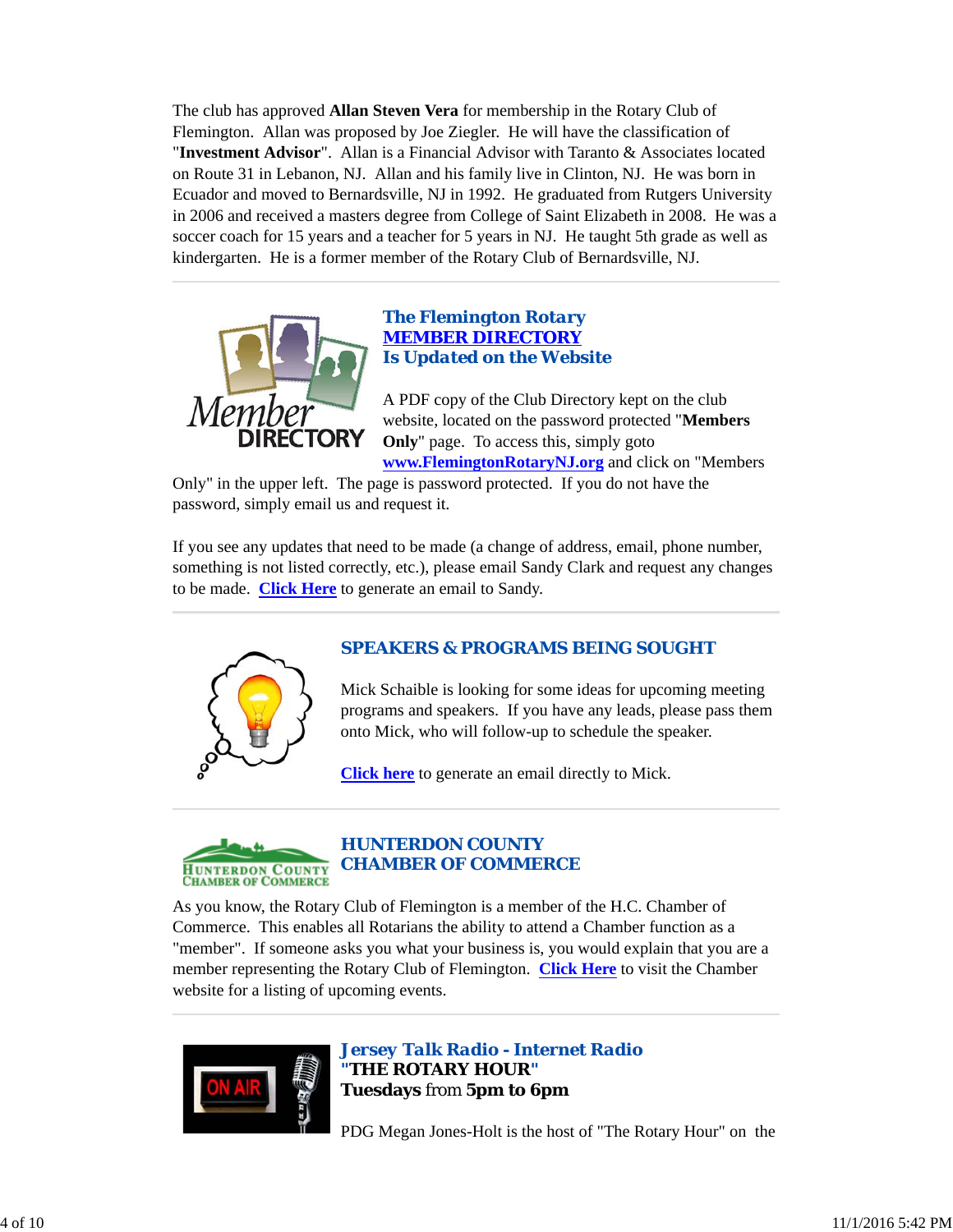"Jersey Talk Radio" internet radio station. She is always looking for guests to have on the show. If you are intersted, please get in touch with Megan at (908)894-4590 or **mjonesholt@gmail.com**.

**Click Here** to listen to the Internet Radio station from your PC, smart phone, mobile device, etc.

#### *ROTARY DISTRICT 7510 NEWS*

**Click Here** to read the current news from our Rotary District 7510.

#### *UPCOMING DATES TO NOTE:*

Wed, 11/02: Re-scheduled District Governor Official Visit (DG Charles Minton) Wed, 11/09: Daniel Shungu, Executive Director of United Front Against Riverblindness (UFAR), to speak about the Tropical Disease: Riverblindness Wed,  $11/16$ : Jeff Harrison regarding his Trip to Haiti with Tabasamu, the group providing dental education to children and teachers. As much time as possible has been requested. Wed, 11/23: Open (Day before Thanksgiving) Wed,  $11/30$ : Club Assembly

Wed, 12/07: Bob Newland - Foster Home in Africa (screen & projector required for presentation) Wed, 12/14: Open Wed, 12/21: Open Wed, 12/28: Open

**Next RCOF Board Meeting:** To Be Announced. (Held bi-monthly). **Next Membership Meeting**: Wed, 11/9/2016 at 1:30 PM (Usually the 2<sup>nd</sup> Wed).

## **Upcoming RCOF Club Events, Fundraisers, Fellowship Events, Etc**.:

Fri, 12/2: Main Street Flemington Christmas Tree Lighting

#### **Rotary District 7510 Events & Functions:**

Mon, 11/14: Eat, Drink & Share at 6:00pm (The Pines Manor, Route 27 & Talmadge Road - Edison, NJ) 3/2/17: President-Elect Training Seminar (PETS 1) 3/23 to 3/25/17: President-Elect Training Seminar (PETS 2) 5/5 to 5/7/17: District Conference at the Shawnee Inn 6/10 to 6/14/17: Rotary International Convention in Atlanta, Georgia

#### *COMMITTEE LIST:*

**Click Here** to download the listing of all current Club Committee's and its members.

## *"MEMBERS ONLY" WEBSITE:*

## **Click Here for the Members Only section of the website to find:**

- 1) The "Membership Proposal Form" to propose a new member.
- 2) New Member Information.
- 3) An Online Copy of the Club Membership Directory.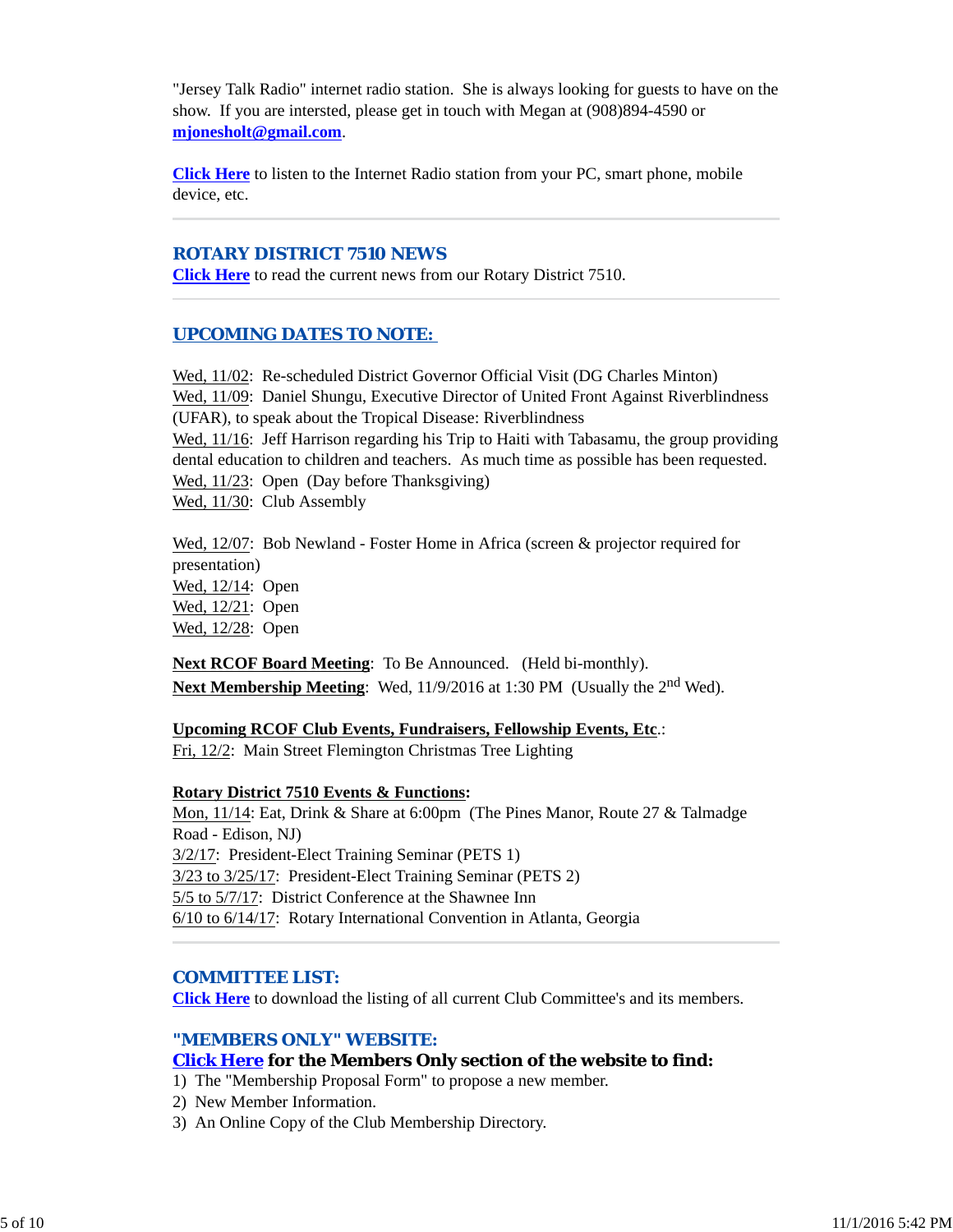4) A Link to All Photos Albums of the Club.

#### *ROTARY WEBSITE LINKS:*

Rotary International: **www.Rotary.org** Rotary District 7510: **www.RotaryNJ.org**

#### *NEARBY ROTARY CLUB MEETINGS:*

As A Rotarian, you are Welcome to attend a Rotary Club meeting anywhere in the world. Click here for the Rotary Club Locator App. Or see below for some local meetings:

#### Mondays

**Lambertville/New Hope** (6:30 pm) - Lambertville Station Restaurant; 11 Bridge Street, Lambertville NJ 08530

**Piscataway** (12:15 pm) - Radisson Hotel; 21 Kingsbridge Road, Piscataway, NJ 08854

#### Tuesdays

**Whitehouse** (12:15 pm) - Max's 22; 456 Route 22 West, Whitehouse Station, NJ 08889 **Princeton** (12:15 pm) - The Nassau Club; 6 Mercer Street, Princeton, NJ 08540 **Bridgewater-Bound Brook** (12:15 pm) - Arbor Glenn; 100 Monroe St, Bridgewater 08807

#### Wednesdays

**Branchburg Township** (7:30 am): Stoney Brook Grille; 1285 Route 28, North Branch, NJ 08876

**Flemington** (12:15pm): Copper Hill Country Club; 100 Copper Hill Road, Ringoes, NJ 08851

**Hillsborough Township** (6:15 pm): Pheasant's Landing; 311 Amwell Road (Rt. 514), Hillsborough, NJ 08844

#### Thursdays

**Clinton Sunrise** (7:30 am): Clinton Fire Department; New Street, Clinton, NJ 08809 **Somerville/Bridgewater** (12:15 pm): Bridgewater Manor; 1251 US Highway 202/206, Bridgewater, NJ 08807

**Trenton** (12:15 pm): Freddie's Tavern; 12 Railroad Avenue, West Trenton, NJ 08628

#### Fridays

**North Hunterdon** (12:15 pm): Beaver Brook County Club; 25 County Club Drive, Annandale, NJ 08801

**Princeton Corridor** (12:15pm): Hyatt Regency; 102 Carnegie Center, Rt. 1 North, Princeton, NJ 08540

## eClub

**Rotary eClub of Hunterdon Horizon**: View website for meetings or online makeups.

RI President's Call for Action in **2016-2017**: **"Rotary Serving Humanity" Rotary Club of Flemington - Our 93rd Year** Founded October 3, 1923 \* Charter #1529 \* District 7510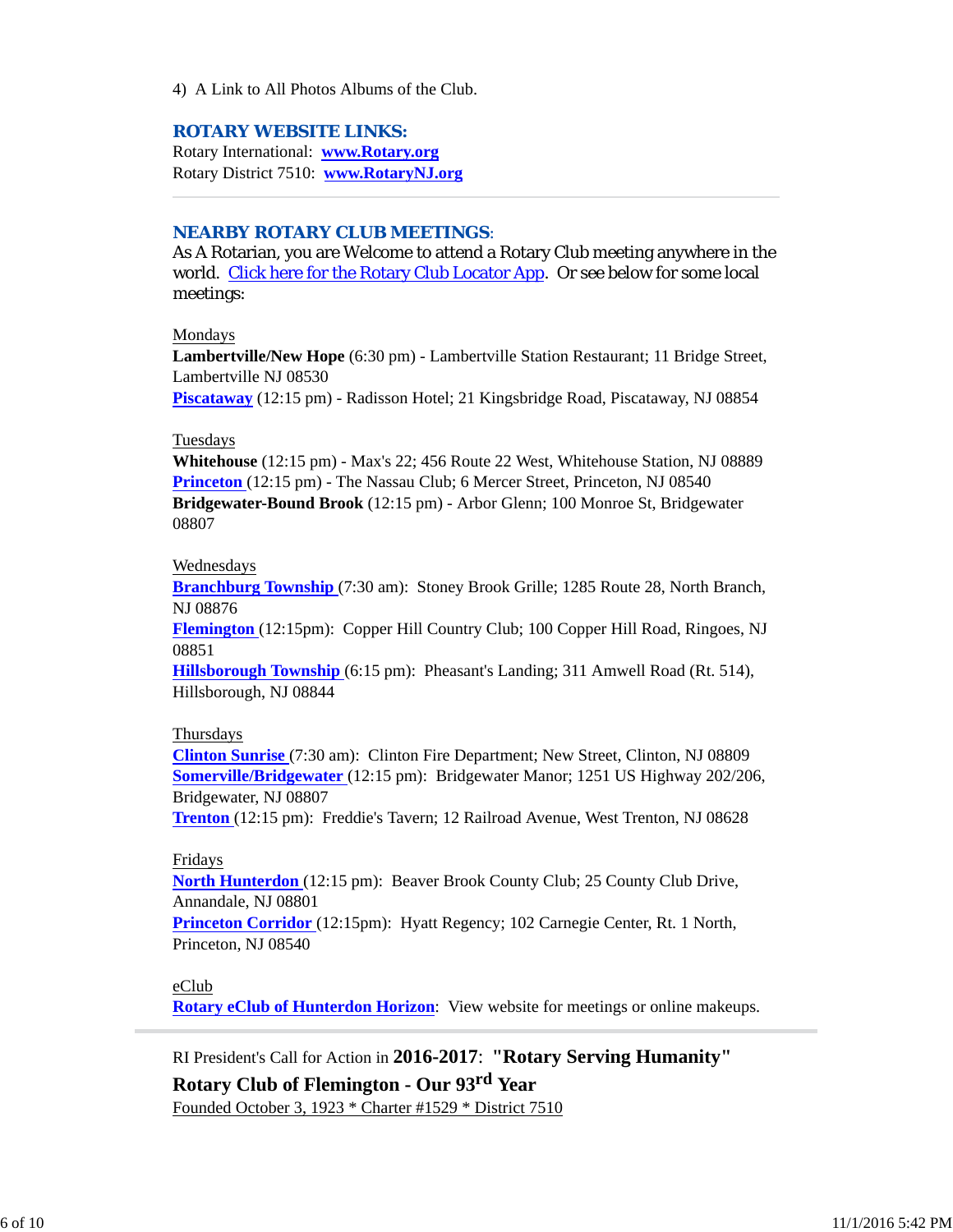| Club President                                                         | <b>Daniel James "D.J." Wright</b>                 |  |  |
|------------------------------------------------------------------------|---------------------------------------------------|--|--|
| President-Elect                                                        | <b>Kim Metz</b>                                   |  |  |
| Secretary                                                              | <b>Karen Widico</b>                               |  |  |
| Treasurer, General                                                     | <b>Bob Newland</b>                                |  |  |
| Treasurer, Lunch                                                       | <b>Lynn Hyman</b>                                 |  |  |
| <b>Board Member</b>                                                    | Mick Schaible (immediate Past-President)          |  |  |
| <b>Board Member</b>                                                    | <b>Sandy Clark</b>                                |  |  |
| <b>Board Member</b>                                                    | <b>Joe Ziegler</b>                                |  |  |
| Sergeant-at-Arms                                                       | <b>Ken Skowronek</b>                              |  |  |
| R.I. President                                                         | <b>John F. Germ</b> (Chattanooga, Tennessee, USA) |  |  |
| District Governor (DG)                                                 | <b>Charles Minton</b> (Union, NJ)                 |  |  |
| District Governor Elect (DGE)                                          | <b>Bob Zeglarski</b> (Roselle-Rosselle Park)      |  |  |
| District Governor Nomimee (DGN)                                        | <b>John Shockley</b> (Hillsborough)               |  |  |
| <b>Assistant District Governor (ADG)</b>                               | <b>Albert Varga</b> (Lambertville-New Hope)       |  |  |
| $C_{\text{lab}}$ Mootings: Wodnesday 12:15 nm Connor Hill Country Club |                                                   |  |  |

Club Meetings: **Wednesday, 12:15 pm, Copper Hill Country Club**

100 Copper Hill Road, Ringoes 08551



**MISSION STATEMENT:** The mission of Rotary International is to assist and guide Rotarians and Rotary clubs to accomplish the Object of Rotary to ensure Rotary's continuing relevance and to help build a better world, emphasizing service activities by individuals and groups that enhance the quality of life and human dignity, encouraging high ethical standards, and creating greater understanding among all people to advance the search for peace in the world.

**THE OBJECT OF ROTARY:** The object of Rotary is to encourage and foster the ideal of service as a basis of worthy enterprise and, in particular, to encourage and foster: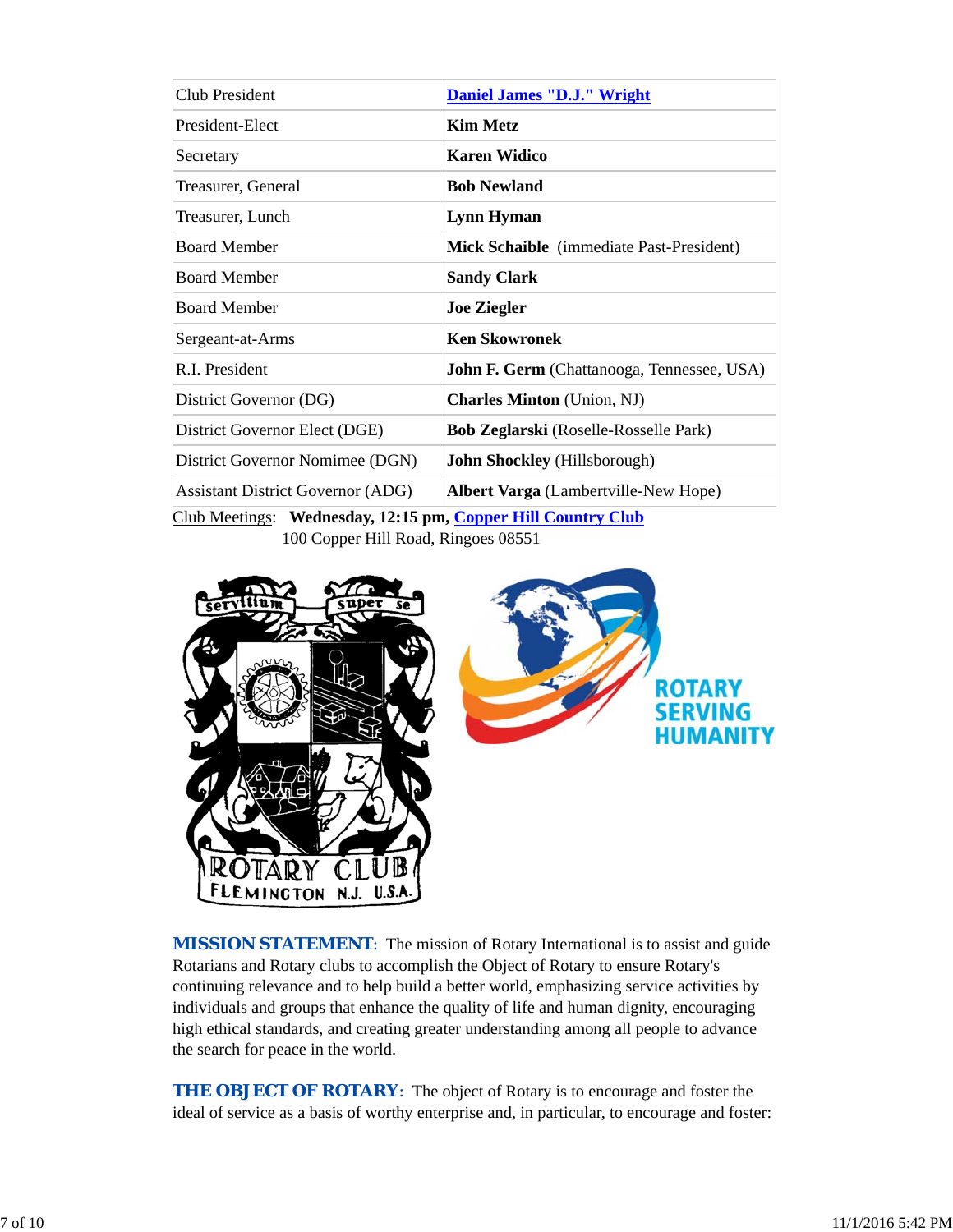**1st**: The development of acquaintance as an opportunity for service;

**2nd**: High ethical standards in business and professions, the recognition of the worthiness of all useful occupations, and the dignifying of each Rotarian's occupation as an opportunity to serve society;

**3rd**: The application of the ideal of service in each Rotarian's personal, business and community life;

**4th**: The advancement of international understanding, goodwill, and peace through a world fellowship of business and professional persons united in the ideal of service.

#### **THE 4-WAY TEST:** "Of the things we think, say or do:

**1st**: Is it the Truth?

2<sup>nd</sup>: Is it Fair to all concerned?

**3rd**: Will it build goodwill and better friendships?

**4th**: Will it be beneficial to all concerned?"

#### *ROTARY's AVENUE'S OF SERVICE*:

**1)** Through **Club Service**, we have fun, build lasting friendships, and make sure that our club runs well.

**2)** Through **Vocational Service**, we volunteer our professional skills to serve others and promote integrity in everything we do.

**3)** Through **Community Service**, we address local needs and work with our community to bring lasting improvements.

**4)** Through **International Service**, we meet humanitarian needs around the globe and promote world understanding and peace.

**5)** Through **Youth Service**, we work with young people to help them become the next generation of leaders, visionaries, and peacemakers.

#### **2016-2017 CLUB MEMBER ROSTER Rotary Club of Flemington, NJ** Current Number of Members: 42

| <b>Rotarian</b>                   | <b>Member Since</b> | <b>Classification</b>           |
|-----------------------------------|---------------------|---------------------------------|
| Black, Bruce B.                   | 2007                | <b>Health and Fitness</b>       |
| Bohler, Herbert C. (Herb)         | 1977                | <b>Specialty Advertising</b>    |
| <b>Boynton, Adam</b>              | 2016                | <b>Church / Social Services</b> |
| Chittenden, Robert L. (Bob)       | 2003                | M.E.F.P. Consulting Engineering |
| Clark, Arthur L. (Sandy)          | 1987                | Printing                        |
| Davidson, James G. (Jim)          | 2002                | <b>Rubber Products</b>          |
| del Campo, Ann                    | 2016                | <b>Scientist &amp; Farmer</b>   |
| Ferrari, Frederick J. (Fred)      | 1964                | Orthodontia                     |
| Fisher, Charles H. (Charlie)      | 1961                | <b>Funeral Services</b>         |
| Fisher, Thomas H. (Tom)           | 2012                | Property & Casualty Insurance   |
| Harrison, Jeffrey (Jeff)          | 1996                | Psychotherapy                   |
| <b>Goldsmith, Cheryl</b>          | 2016                | <b>Realtor</b>                  |
| Goodwin, Michael S.               | 2016                | <b>Youth Development</b>        |
| Hyman, Lynn                       | 2010                | <b>Retail Banking</b>           |
| Kamnitsis, Christopher P. (Chris) | 2001                | <b>Financial Planning</b>       |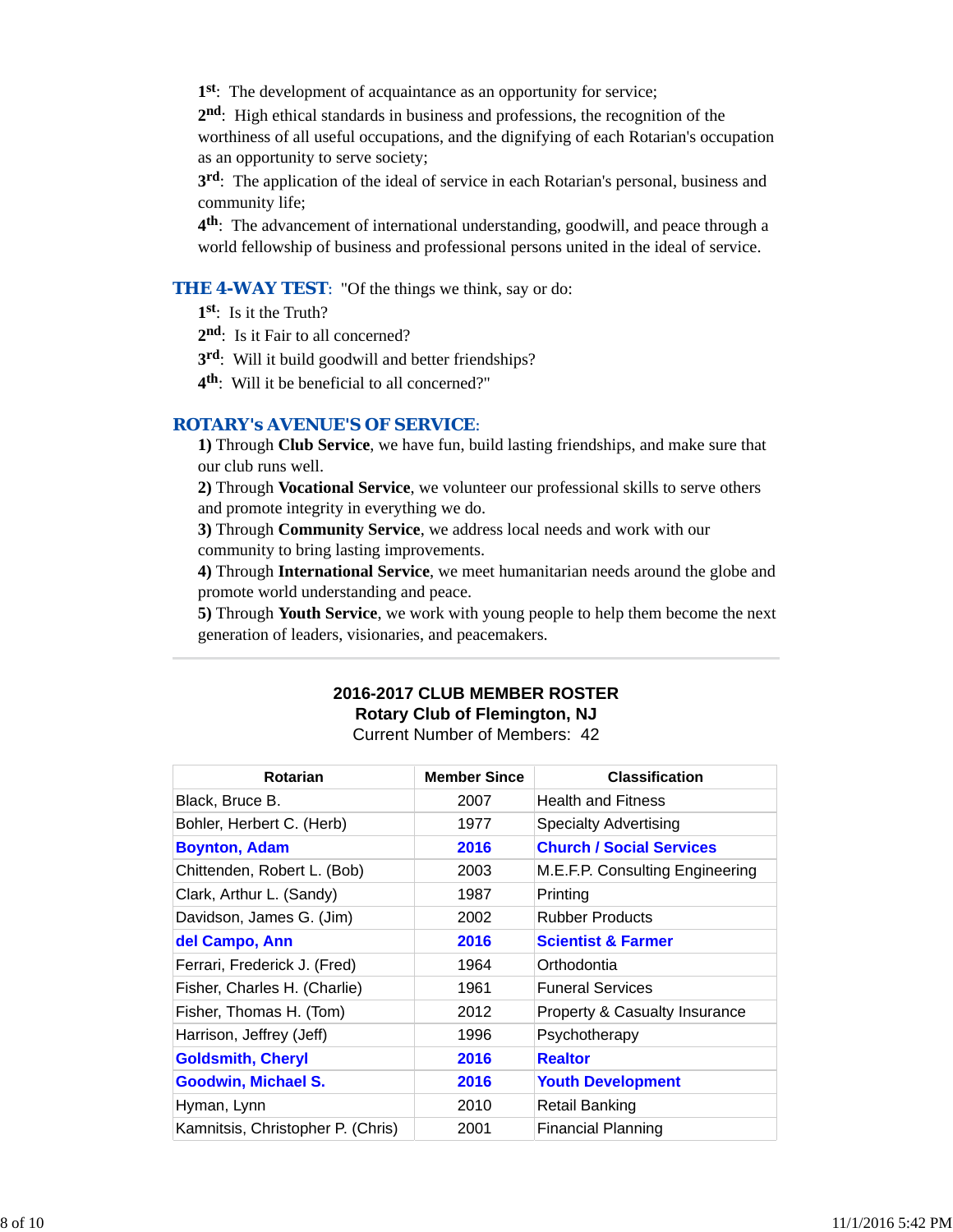| <b>Kritharis, Nikolaos (Nik)</b> | 2016 | <b>Dentistry</b>                  |
|----------------------------------|------|-----------------------------------|
| Liebross, Ira                    | 1997 | <b>Family Medicine</b>            |
| Loew, Darren                     | 2002 | Orthodontics                      |
| Martin, Teresa (Terry)           | 1993 | Solid Waste/Recycling             |
| Mazujian, Harry                  | 2004 | Clergy                            |
| McWilliams, Nancy                | 1992 | Psychotherapy                     |
| Metz, Kim                        | 2007 | <b>Technical Education</b>        |
| Muller, George D.                | 1964 | <b>Cut Glass Manufacturing</b>    |
| Nastasi, William (Bill)          | 1996 | <b>General Contracting</b>        |
| Newland, Robert D. (Bob)         | 1998 | Insurance                         |
| Ownes, Terry M.                  | 1987 | <b>Floor Covering</b>             |
| Phelan, Christopher J. (Chris)   | 2009 | <b>Chamber Of Commerce</b>        |
| Randolph, R. Wayne               | 1982 | <b>Veterinary Medicine</b>        |
| Rogow, Stephen S. (Steve)        | 1973 | Orthodontics                      |
| Ruberto, Johanna S.              | 2016 | <b>High School Administration</b> |
| Schaible, R. Michael (Mick)      | 1998 | <b>Appraisal Services</b>         |
| Skowronek, Kenneth J. (Ken)      | 1994 | <b>Family Law</b>                 |
| Sollner, Richard F. (Dick)       | 1962 | Air Transportation                |
| Stothoff, Richard H. (Dick)      | 1966 | <b>Sanitary Engineering</b>       |
| Vera, Allan S.                   | 2016 | <b>Investment Advisor</b>         |
| Widico, Karen A.                 | 1997 | <b>Public Health Services</b>     |
| Williams, Gwen                   | 1991 | Purchasing/Manufacturing          |
| Wise, Robert (Bob)               | 1992 | <b>Hospital Administration</b>    |
| Woske, Harry                     | 1977 | Cardiology                        |
| Wright, Daniel J. (D.J.)         | 2003 | <b>Funeral Services</b>           |
| Ziegler, Joseph E. (Joe)         | 1988 | <b>Investment Advisor</b>         |
| Zullo, John J. (Johnnie)         | 1987 | <b>Chemical Engineering</b>       |

Yours in Rotary Service! Bob Chittenden

**Rotary Club of Fleminton, NJ** PO Box 751 - Flemington, NJ 08822 www.FlemingtonRotaryNJ.org

Providing "Service Above Self" Since 1923



Rotary Club of Flemington, NJ, USA, PO Box 751, Flemington, NJ 08822

SafeUnsubscribe™ {recipient's email}

Forward this email | Update Profile | About our service provider Sent by bchittenden@jarengineering.com in collaboration with